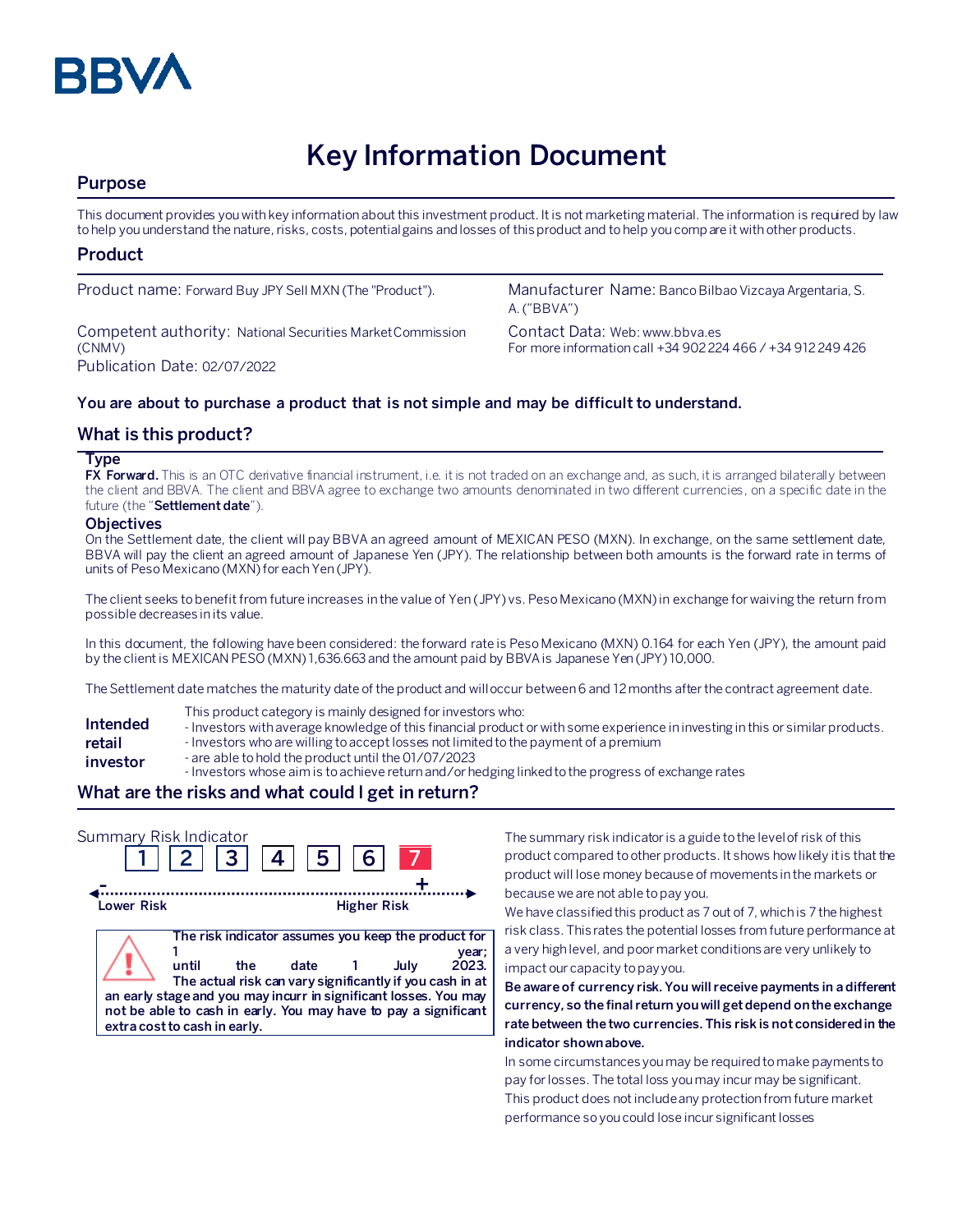#### Performance Scenarios

Market developments in the future cannot be accurately predicted. The scenarios shown are only an indication of some of the p ossible outcomes based on recent returns. Actual returns could be lower.

| Nominal Amount JPY 1.500,000 |                                            |                       |  |
|------------------------------|--------------------------------------------|-----------------------|--|
| <b>Scenarios</b>             |                                            | 1 year final maturity |  |
| Stress scenario              | What you might get back or pay after costs | JPY -3.039.783        |  |
|                              | Loss over nominal amount each year         | $-102.652$            |  |
| Unfavourable<br>scenario     | What you might get back or pay after costs | JPY -471.839          |  |
|                              | Loss over nominal amount each year         | $-31.46\%$            |  |
| Moderate<br>scenario         | What you might get back or pay after costs | JPY -167.358          |  |
|                              | Loss over nominal amount each year         | $-11.16%$             |  |
| Favourable<br>scenario       | What you might get back or pay after costs | JPY 95,600            |  |
|                              | Loss over nominal amount each year         | 6.37%                 |  |

This table shows the money you could get back or pay over the next 1 year, under different scenarios, assuming a Nominal Value of JPY 1,500,000.The scenarios shown illustrate how your Nominal Amount could perform. You can compare them with the scenarios of other products.The scenarios presented are an estimate of future performance based on evidence from the past on how the value of this investment Nominal Amount varies, and are not an exact indicator. What you get will vary depending on how the market performs and how long you keep the Nominal Amount/product.

The stress scenario shows what you might get back or pay in extreme market circumstances, and it does not take into account the situation where we are not able to pay you. The figures shown include all the costs of the product itself, and includes the costs of your advisor or distributor. The figures do not take into account your personal tax situation, which may also affect how much you get back.

## **What happens if BBVA is unable to pay out?**

The customer would suffer a financial loss. In addition, this product is not covered by the Deposit Guarantee Fund for Financial Institutions or any other guarantee system or guarantor.

In the event of the resolution of BBVA (the process that would apply if BBVA were unviable or if it were foreseeable that it would become unviable in the near future and for reasons of public interest and financial stability it is necessary to avoid it going bankrupt), this product could be converted into shares or the payment obligations undertaken by BBVA to the customer could be reduced and the customer could therefore suffer losses.

## **What are the costs?**

The Reduction in Yield (RIY) shows what impact the total costs you pay will have on the performance of the product. The total costs take into account one-off, ongoing and incidental costs

The amounts shown here are the cumulative costs of the product itself, for three different holding periods. They include potential early exit penalties. The figures assume a Nominal Value of 1,500,000 JPY. he figures are estimates and may change in the future.

#### **Costs Over Time**

| Nominal Amount JPY 1.500,000    |                                                                    |
|---------------------------------|--------------------------------------------------------------------|
| Scenarios                       | If you cash in at the end of the recommended holding period 1 year |
| Total costs                     | JPY 8.718.85                                                       |
| Impact on return (RIY) per year | 0.58%                                                              |

Composition of costs

The table below shows:

- the impact each year of the different types of costs on the performance of the product at the end of the recommended holding period;
- the meaning of the different cost categories.

| This table shows the impact on return per year |                                |       |                                                                                                                                                                                   |  |
|------------------------------------------------|--------------------------------|-------|-----------------------------------------------------------------------------------------------------------------------------------------------------------------------------------|--|
| One-off<br>costs                               | Entry costs                    | 0.58% | The impact of the costs you pay when entering your investment. The impact of the costs already<br>included in the price. This includes the costs of distribution of your product. |  |
|                                                | Exit costs                     | 0.00% | The impact of the costs of exiting your investment when it matures                                                                                                                |  |
| Ongoing<br>costs                               | Portfolio<br>transaction costs | 0.00% | The impact of the costs of us buying and selling underlying investments for the product.                                                                                          |  |